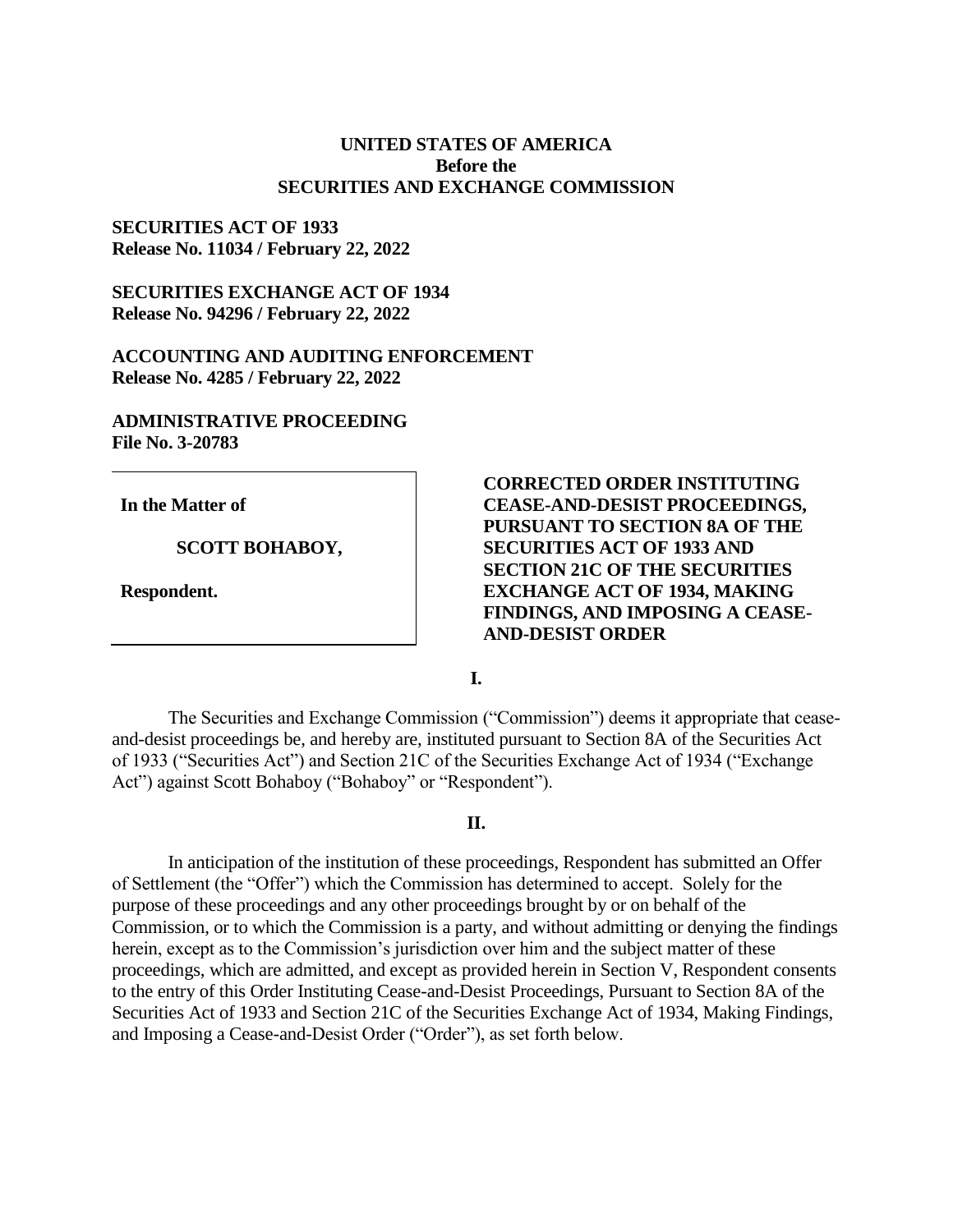# **III.**

On the basis of this Order and Respondent's Offer, the Commission finds<sup>1</sup> that:

## **Summary**

1. From July 2015 until October 2019, Respondent Scott Bohaboy was Treasurer of Baxter International Inc. ("Baxter"), a publicly-traded, U.S.-based healthcare product company.

2. Baxter generates the majority of its revenue outside of the U.S. Baxter reports its consolidated financial results in U.S. dollars, although many of its subsidiaries have a different functional currency as they manufacture and sell products globally and transact in foreign currencies. The values of these foreign currencies relative to the U.S. dollar fluctuate frequently.

3. From at least 1995 through July 2019, the foreign exchange rate convention ("FX Convention") Baxter used to record foreign currency transactions recognized by subsidiaries in their functional currencies and to uniformly translate the results of subsidiaries with foreign functional currencies into U.S. dollars was not in accordance with U.S. generally accepted accounting principles ("GAAP").

4. Baxter's Treasury department was responsible for managing the company's foreign exchange risk. Beginning in at least 2009 and continuing through July 2019, Baxter improperly leveraged its FX Convention by engaging in intra-company transactions for the purpose of generating foreign exchange accounting gains or avoiding foreign exchange accounting losses (the "FX Transactions"). These FX Transactions had the effect of materially misstating Baxter's net income as reported in its public filings.

5. Beginning in at least 2009, the Treasury department regularly engaged in the FX Transactions, which generated consistent annual foreign exchange gains. During his time as Treasurer, which commenced in July 2015, Bohaboy was aware of the consistent gains, but never considered how the Treasury department was able to consistently generate gains, or whether the transactions that generated the gains were permissible.

6. In October 2019, Baxter announced that it was conducting an internal investigation concerning the FX Transactions. In March 2020, Baxter restated its financial statements, which reduced its previously reported net income for 2017 through June 30, 2019 and retained earnings as of January 1, 2017 by \$582 million, collectively. Of this amount, \$517 million was related to foreign exchange gains and losses dating back to 2010, which was in part attributable to FX

 $\overline{a}$ 

<sup>&</sup>lt;sup>1</sup> The findings herein are made pursuant to Respondent's Offer of Settlement and are not binding on any other person or entity in this or any other proceeding.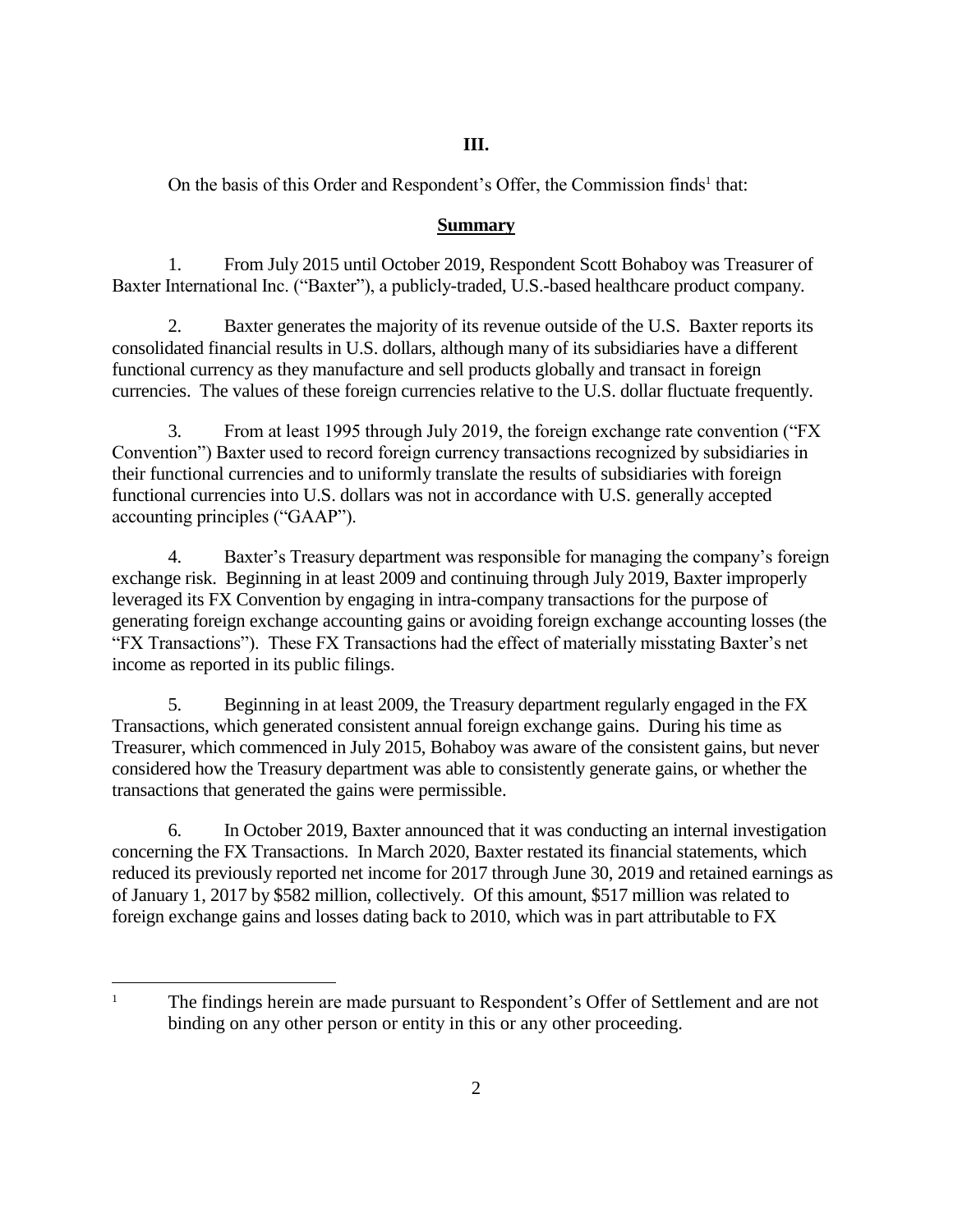Transactions. Misstatements of foreign exchange gains and losses during Bohaboy's time as Treasurer were at least \$245 million.

7. Based on his conduct, and as described in further detail below, Bohaboy violated Sections 17(a)(2) and 17(a)(3) of the Securities Act and caused Baxter's violations of Sections 13(a) and 13(b)(2)(A) of the Exchange Act and Rules 13a-1, 13a-11 and 13a-13 thereunder.

### **Respondent**

8. Scott Bohaboy, age 51, is a resident of Elmhurst, Illinois. Bohaboy started at Baxter in 2006 and became Baxter's Treasurer in July 2015. He was both Baxter's Treasurer and Head of Financial Planning & Analysis starting in March 2016. Prior to becoming Treasurer, Bohaboy had no treasury experience and he was not a certified public accountant. He resigned from his role as Treasurer in October 2019 and ultimately was terminated in March 2020. Bohaboy has no prior enforcement or disciplinary history with the Commission.

#### **Other Relevant Entity**

9. **Baxter International Inc.** is a Delaware corporation with its principal place of business in Deerfield, Illinois. Its common stock is registered pursuant to Section 12(b) of the Exchange Act and trades on the New York Stock Exchange. Baxter files periodic reports, including annual reports on Form 10-K and quarterly reports on Form 10-Q, with the Commission pursuant to Section 13(a) of the Exchange Act and related rules thereunder. During the relevant period, Baxter sold securities to the public pursuant to registration statements filed with the Commission.

### **Facts**

#### Baxter's Foreign Exchange Rate Convention

10. FASB Accounting Standards Codification Topic 830, "Foreign Currency Matters" (ASC 830), provides guidance concerning foreign exchange rate conventions. ASC 830-20-30-1 requires that foreign currency transactions initially be measured and recorded in an entity's functional currency using the exchange rate on the date of the transaction. ASC 830-20-35-2 requires that foreign currency denominated assets and liabilities be remeasured at the end of each reporting period using the exchange rate at that date.

11. Before July 2019, Baxter's FX Convention was not in accordance with GAAP because foreign currency transactions in a given month were initially measured using exchange rates from a specified date near the middle of the previous month as opposed to the exchange rate on the date of the transaction. Additionally, foreign currency denominated assets and liabilities were subsequently remeasured at the end of each month using exchange rates from a specified date near the middle of the then current month, called "T Day," and not at the end of the reporting period.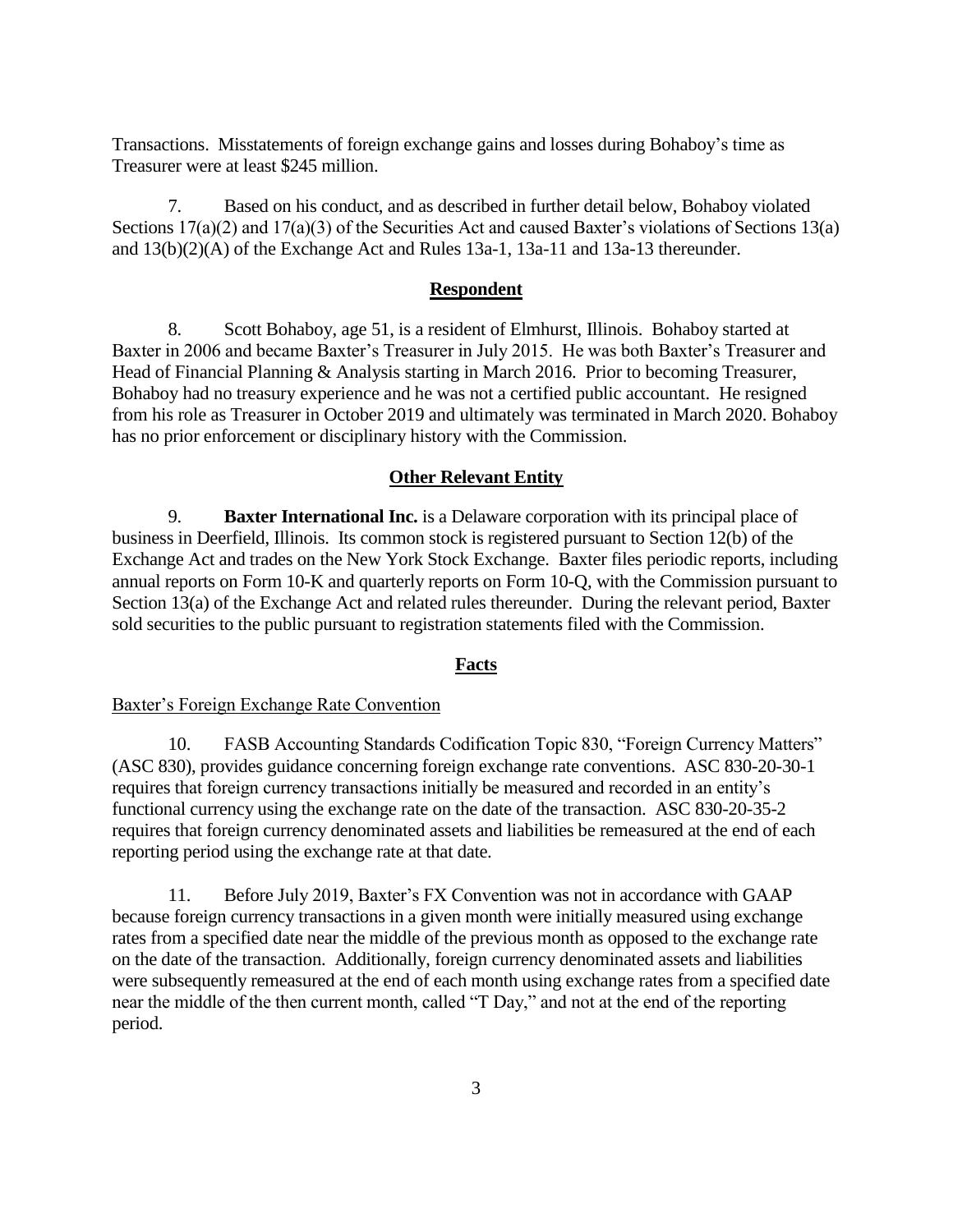12. Because of Baxter's FX Convention, Baxter employees knew the exchange rates that would apply to intra-company transactions from the T Day in a given month through month-end.

## Treasury Employees Leveraged Baxter's Foreign Exchange Rate to Record Gains

13. Baxter's Treasury department was responsible for managing Baxter's exposure to fluctuations in foreign exchange rates, which Baxter managed on a consolidated basis.

14. Beginning in about 2007, Baxter's Treasury department began focusing on managing Baxter's foreign exchange rate exposure more efficiently and at a lower cost. Baxter wanted to reduce its use of third-party derivative contracts and instead manage its foreign currency exposures on a consolidated basis through offsetting cash positions. Baxter developed the FX Transactions as a way to better control reported foreign exchange gains and losses.

15. Each FX Transaction comprised a series of transactions designed to create a foreign exchange gain or avoid a loss at a Baxter subsidiary. For example, when the dollar was strengthening in comparison to the Euro, Baxter would generate a foreign exchange gain by moving U.S. dollars to a Euro-functional Baxter entity. Specifically, a U.S. dollar Baxter entity would make a capital distribution in U.S. dollars to its Baxter Euro-functional parent ("Euro Parent"). Euro Parent would then enter into simultaneous transactions with Baxter's Eurofunctional cash pooling entity ("Euro Cash Pooling Entity") to (i) trade the dollars for Euros and (ii) loan Euros in the same amount it just traded. The Euro Cash Pooling Entity would record a foreign exchange gain on the U.S. dollars that it held at month end. The gain was the difference between exchange rates for the prior month's T Day and current month's T Day. After month-end, the Treasury group would typically unwind the currency trade and the loan.

16. Initially, the Treasury department used the FX Transactions to avoid losses caused by foreign exchange rate fluctuations. Over time, this practice evolved to proactively generating gains from foreign exchange rate fluctuations. Baxter used the FX Transactions to generate nonoperating foreign exchange accounting gains or avoid accounting losses since at least 2009.

17. Because of Baxter's FX Convention, Treasury personnel knew the foreign exchange rates that would apply to month-end transactions before they happened. With this knowledge, certain Treasury personnel executed FX Transactions to generate specific amounts of accounting gains or avoid specific amounts of accounting losses.

### Bohaboy Negligently Failed to Investigate the FX Transactions and Take Corrective Action

18. Bohaboy became Baxter's Treasurer in July 2015. By 2016, Bohaboy was also serving as the head of Baxter's global Financial Planning & Analysis group. Although Bohaboy was not involved in the development of the FX Transactions, in his dual roles, he became aware that there were consistent gains generated by the Treasury department in the "other (income) expense, net" line. He also knew that the Treasury department sometimes entered into intracompany transactions after T Day that resulted in gains.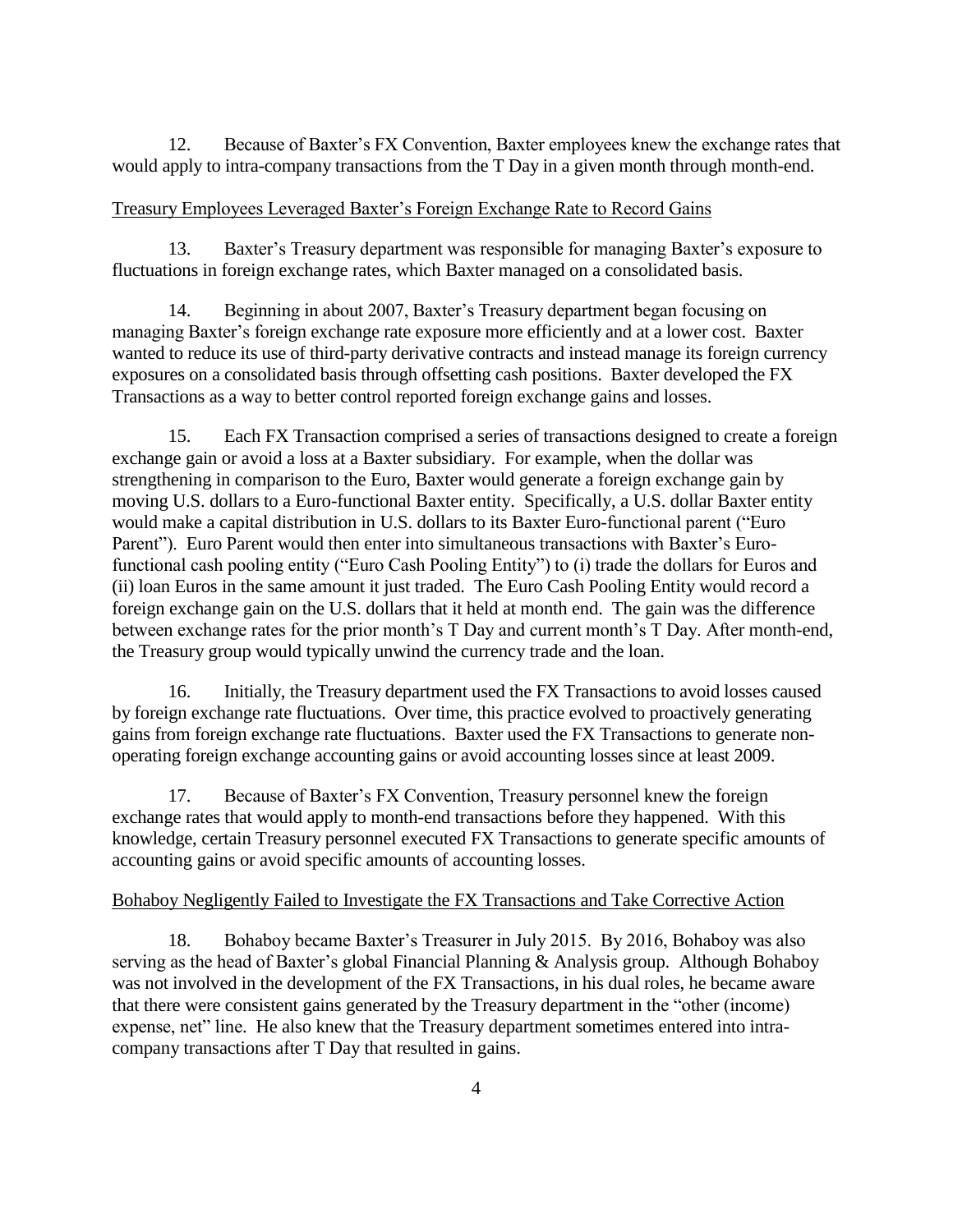19. Beginning in the fourth quarter of 2017, as part of a company-wide initiative to improve Baxter's forecast accuracy and as a result of the consistent gains being generated by the Treasury department, Bohaboy decided to more accurately forecast the "other (income) expense, net" line of Baxter's financial statements. The foreign exchange component of the other (income) expense line forecast was based on the average actual foreign exchange gains reported by Baxter over the previous several quarters, discounted slightly for volatility. Bohaboy did not take any steps to investigate whether the month-end transactions generating the gains were permissible. Because the transactions had been occurring prior to his role as Treasurer, he believed that the transactions had been previously vetted and approved.

### Baxter's Inaccurate Financial Reporting

20. The accounting gains generated (or losses avoided) from the FX Transactions were reported on the "other (income) expense, net" line of Baxter's financial statements and were reflected in Baxter's net income and earnings per share ("EPS").

21. During Bohaboy's tenure as Treasurer, Baxter reported foreign exchange gains of \$36 million in the last two quarters of 2015, \$28 million in 2016, \$50 million in 2017, \$73 million in 2018, and \$22 million for the first two quarters of 2019. The improper FX Transactions had the effect of inflating Baxter's net income and EPS.

22. In late July 2019, Baxter's tax department asked certain Treasury personnel about the details of the FX Transactions. The Treasury personnel explained the FX Transactions to the Tax personnel including that the FX Transactions were used to generate foreign exchange gains or avoid losses. Shortly thereafter, a team within Baxter, including Bohaboy, undertook to change its FX Convention.

23. In October 2019, Baxter announced that it was conducting an internal investigation concerning the FX Transactions and Baxter put Bohaboy on administrative leave.

24. On February 13, 2020, Baxter announced that its consolidated financial statements for the years ended December 31, 2016, 2017, and 2018 and its quarterly financial statements for the quarters ended March 31, 2017 through June 30, 2019, should no longer be relied upon because of misstatements to Baxter's previously reported foreign exchange gains and losses.

25. On March 17, 2020, Baxter filed its Form 10-K for the period ending December 31, 2019. In that filing, Baxter announced it had completed the investigation concerning the FX Transactions and restated its financial statements and financial information for 2017, 2018, and the first half of 2019, including each of the quarterly and year-to-date periods from 2018 through 2019, to correct material misstatements related to the FX Transactions as well as other immaterial misstatements. The 10-K also included restatements of selected unaudited financial information for the years ended December 31, 2015 and 2016. Baxter terminated Bohaboy when it completed the investigation.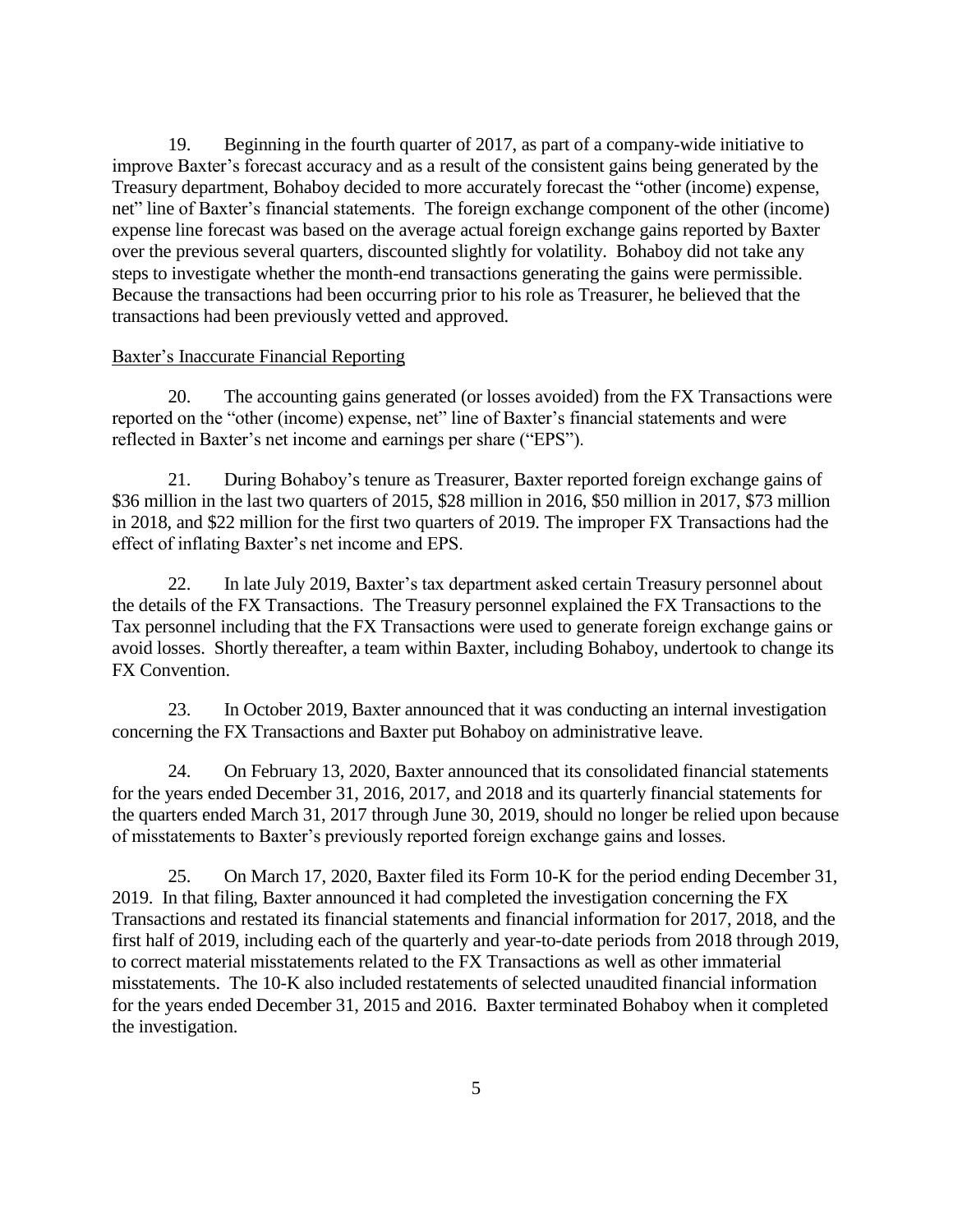26. In quantifying the misstatements, Baxter identified all legal entities that had foreign exchange gains or losses on intra-company transactions above an immaterial threshold and remeasured the foreign exchange gains and losses for those transactions by applying a new exchange rate convention in accordance with GAAP. No distinction was made on whether the foreign exchange gain or loss resulted from FX Transactions. Baxter also remeasured the gains and losses on foreign currency derivative contracts in these same entities using the new exchange rate convention.

27. As a result of the restatement, Baxter reduced its total reported foreign exchange gains and losses from 2010 through the second quarter of 2019 by \$517 million. Misstatements of foreign exchange gains and losses during Bohaboy's time as Treasurer were at least \$245 million.

28. The bonus compensation of Baxter senior management, including Bohaboy, was based, in part, on Baxter meeting performance metrics tied to EPS, which had been inflated by Baxter's FX Convention and the related FX Transactions. In March 2020, after conclusion of its internal investigation, Baxter recouped bonuses from certain of its officers, including \$191,981 from Bohaboy via reductions in 2019 bonuses. The amount that Baxter recouped from Bohaboy is an approximation of the amount by which his bonus payments were inflated due to Baxter's inflated EPS.

#### **Violations**

29. As a result of the conduct described above, Respondent violated Sections  $17(a)(2)$ and 17(a)(3) of the Securities Act, which prohibit any person from directly or indirectly obtaining money or property by means of any untrue statement of a material fact or any omission to state a material fact necessary in order to make the statements made, in light of the circumstance under which they are made, not misleading, or engaging in any transaction, practice, or course of business which operates or would operate as a fraud or deceit upon the purchaser, in the offer or sale of securities. A violation of these provisions does not require scienter and may rest on a finding of negligence. *See Aaron v. SEC*, 446 U.S. 680, 685, 701-02 (1980).

30. As a result of the conduct described above, Respondent caused Baxter's violations of Section 13(a) of the Exchange Act and Rules 13a-1, 13a-11, and 13a-13 thereunder, which require issuers with securities registered under Section 12 of the Exchange Act to file annual, current, and quarterly reports with the Commission containing such information as the Commission's rules may require. A violation of these reporting provisions does not require scienter and may rest on a finding of negligence. *See SEC v. Wills*, 472 F. Supp. 1250, 1268 (D.D.C. 1978). A finding of negligence is sufficient to establish causing under Exchange Act Section 21C(a) where the primary violation does not require scienter. *See KPMG, LLP v. SEC*, 289 F.3d 109, 120 (D.C. Cir. 2002).

31. As a result of the conduct described above, Respondent caused Baxter's violations of Section 13(b)(2)(A) of the Exchange Act, which requires issuers with securities registered under Section 12 of the Exchange Act to make and keep books, records and accounts which, in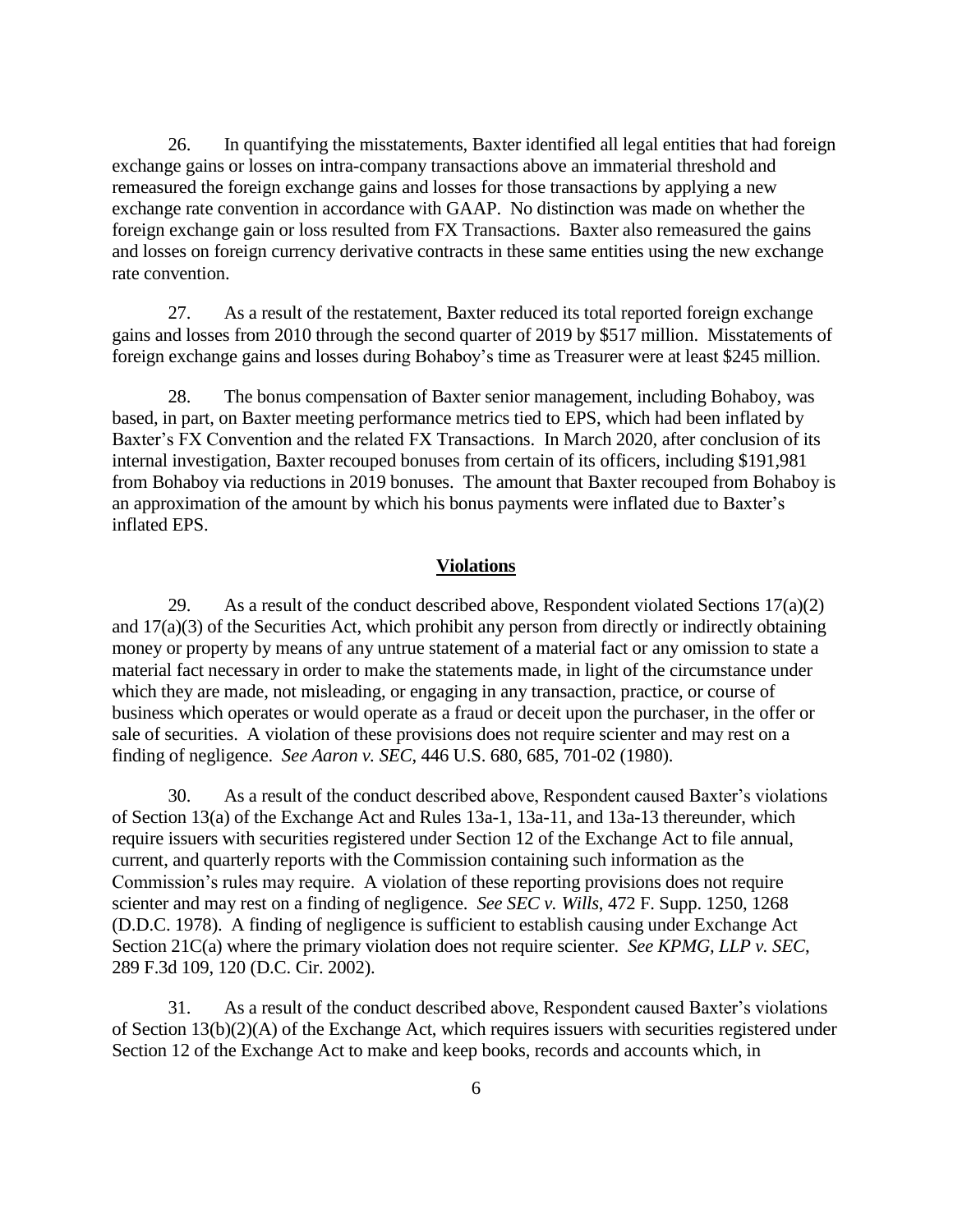reasonable detail, accurately and fairly reflect the transactions and dispositions of assets of the issuer. Scienter is not an element of the books and records provision. *See Ponce v. SEC*, 345 F.3d 722, 737 n.10 (9th Cir. 2003) (noting that a "plain reading of Section 13(b) reveals that it also does not impose a scienter requirement").

#### **IV**.

In view of the foregoing, the Commission deems it appropriate to impose the sanctions agreed to in Respondent's Offer.

Accordingly, it is hereby ORDERED that**:**

A. Pursuant to Section 8A of the Securities Act and Section 21C of the Exchange Act, Respondent cease and desist from committing or causing any violations and any future violations of Sections  $17(a)(2)$  and  $17(a)(3)$  of the Securities Act and Sections  $13(a)$  and  $13(b)(2)(A)$  of the Exchange Act and Rules 13a-1, 13a-11 and 13a-13 thereunder.

B. Respondents shall, within 10 days of the entry of this Order, pay a civil money penalty in the amount of \$125,000 to the Securities and Exchange Commission. If timely payment is not made, additional interest shall accrue pursuant to 31 U.S.C. § 3717.

Payment must be made in one of the following ways:

- (1) Respondent may transmit payment electronically to the Commission, which will provide detailed ACH transfer/Fedwire instructions upon request;
- (2) Respondent may make direct payment from a bank account via Pay.gov through the SEC website at [http://www.sec.gov/about/offices/ofm.htm;](http://www.sec.gov/about/offices/ofm.htm) or
- (3) Respondent may pay by certified check, bank cashier's check, or United States postal money order, made payable to the Securities and Exchange Commission and hand-delivered or mailed to:

Enterprise Services Center Accounts Receivable Branch HQ Bldg., Room 181, AMZ-341 6500 South MacArthur Boulevard Oklahoma City, OK 73169

Payments by check or money order must be accompanied by a cover letter identifying Scott Bohaboy as a Respondent in these proceedings, and the file number of these proceedings; a copy of the cover letter and check or money order must be sent to Jeffrey A. Shank, Division of Enforcement, Securities and Exchange Commission, 175 W. Jackson Blvd., Ste. 1450, Chicago, Illinois 60604.